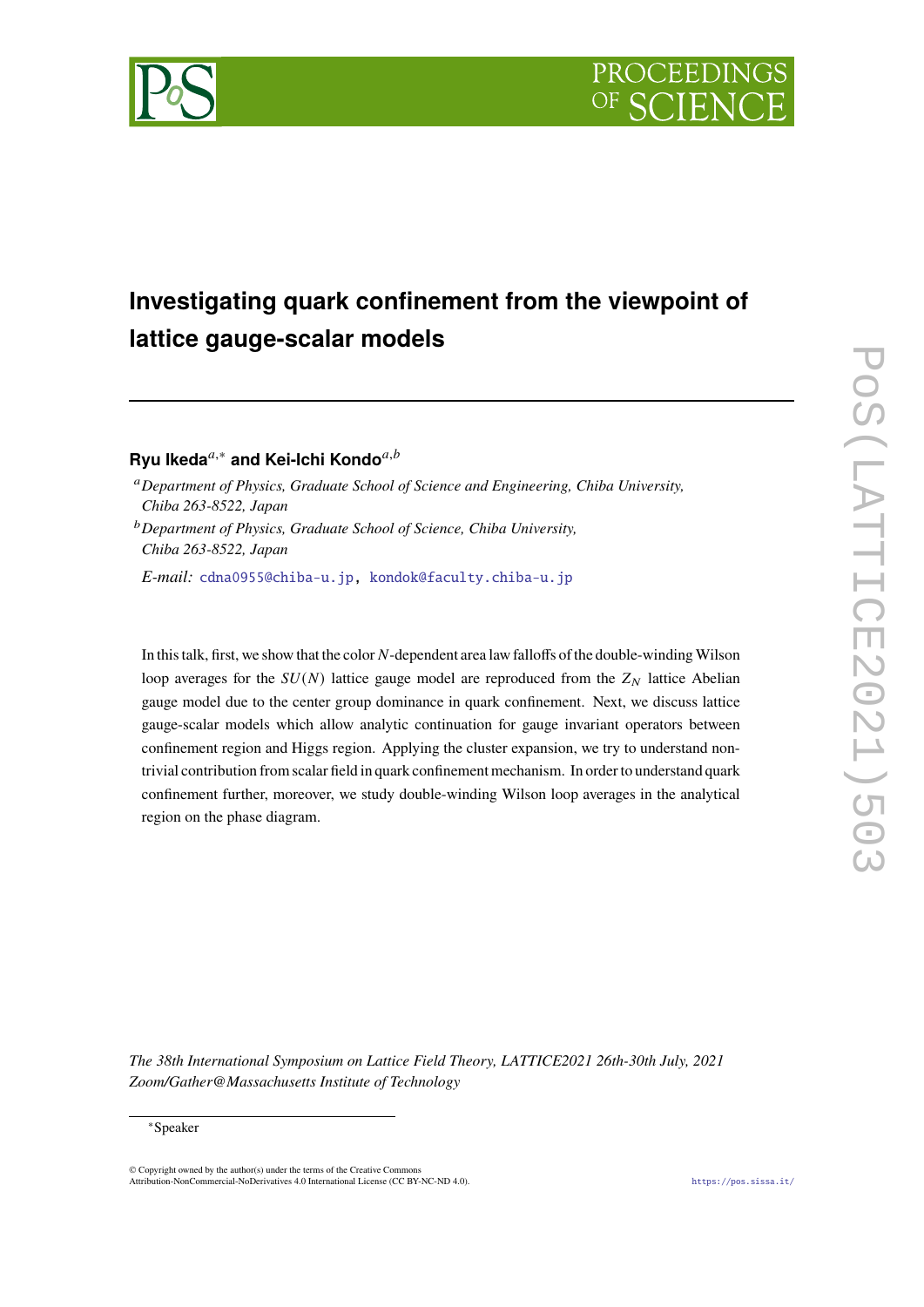# **1. Introduction**

In the lattice gauge theory, a double-winding Wilson loop operator  $W(C_1 \cup C_2)$  has been introduced in [1] to examine the possible mechanisms for quark confinement. The double-winding Wilson loop operator is defined as a trace of the path-ordered product of gauge link variables  $U_f$ along a closed loop  $C$  composed of two loops  $C_1$  and  $C_2$ :

$$
W(C_1 \cup C_2) \equiv \text{tr}\left[\prod_{\ell \in C_1 \cup C_2} U_{\ell}\right].
$$
 (1)

The double-winding Wilson loop is called *coplanar* if the two loops  $C_1$  and  $C_2$  lie in the same plane, while it is called *shifted* if the two loops  $C_1$  and  $C_2$  lie in planes parallel to the x-t plane, but are displaced from one another in the transverse  $z$ -direction by distance  $R$ , and are connected by lines running parallel to the  $z$ -axis to keep the gauge invariance. See Fig.1. Note that the double-winding Wilson loop operators are defined as a gauge invariant operator.



Figure 1: (a) a "coplanar" double-winding Wilson loop, (b) a "shifted" double-winding Wilson loop.

The area dependence of the expectation value  $\langle W(C_1 \cup C_2) \rangle$  has been first investigated in [1] to show that the coplanar double-winding Wilson loop average obeys the "difference-of-areas law" in the lattice  $SU(2)$  Yang-Mills model by using the strong coupling expansion and the numerical simulations:

$$
\langle W(C_1 \cup C_2) \rangle_{R=0} \simeq \exp[-\sigma ||S_1| - |S_2||], \qquad (2)
$$

where  $S_1$  and  $S_2$  are respectively the minimal areas bounded by loops  $C_1$  and  $C_2$ .

In the continuum  $SU(N)$  Yang-Mills model, general multiple-winding Wilson loops have been investigated in [2] to show that there is a novel "max-of-areas law" which is neither difference-ofareas law nor sum-of-areas law for multiple-winding Wilson loop average, provided that the string tension obeys the Casimir scaling for quarks in the higher representations.

In the lattice  $SU(N)$  Yang-Mills model, it has been shown in [3] that the coplanar doublewinding Wilson loop average has the  $N$ -dependent area law falloff in the strong coupling region: " difference-of-areas law " for  $N = 2$ , " max-of-areas law " for  $N = 3$  and " sum-of-areas law"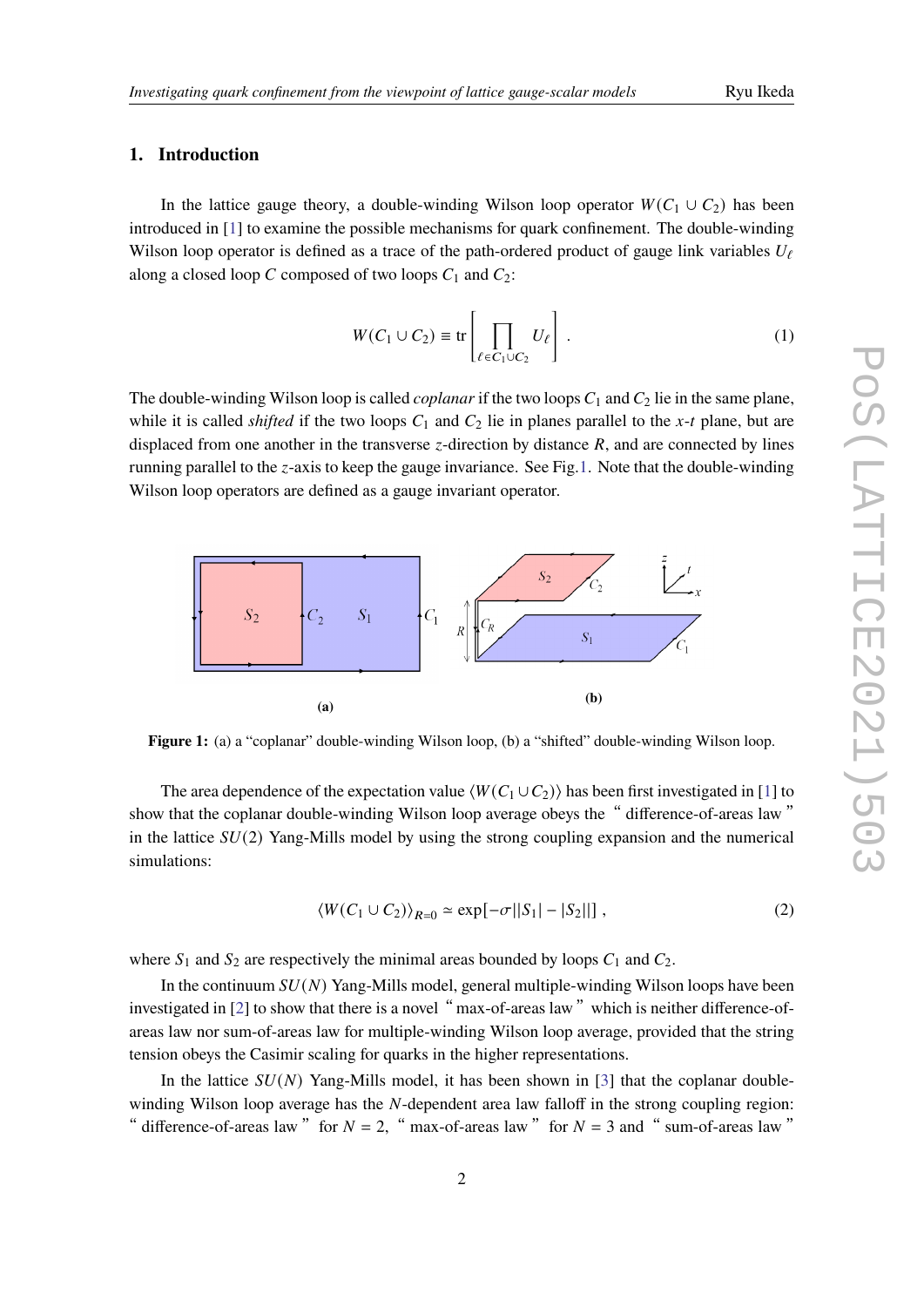for  $N \geq 4$ :

$$
\langle W(C_1 \cup C_2) \rangle_{R=0} \simeq \begin{cases} \exp[-\sigma ||S_1| - |S_2||] & (N = 2) \\ \exp[-\sigma \max(|S_1|, |S_2|)] & (N = 3) \\ \exp[-\sigma(|S_1| + |S_2|)] & (N \ge 4) \end{cases}
$$
 (3)

Moreover, a shifted double-winding Wilson loop average as a function of the distance  $\tilde{R}$  in a transverse direction has the long distance behavior which does not depend on  $N$ , while the short distance behavior depends on  $N$ .

In our investigation in [4], we examine the center group dominance for a double winding Wilson loop average. It has been shown in [5] that the ordinary single-winding Wilson loop average in the non-Abelian lattice gauge theory with the gauge group  $G$  is bounded from above by the same Wilson loop average in the Abelian lattice gauge theory with the center gauge group  $Z(G)$ :

$$
|\langle W_{R(G)}(C)\rangle_G(\beta)| \le 2\text{tr}(\mathbf{1})\langle W_{R(Z(G))}(C)\rangle_{Z(G)}(2\text{dim}(G)\beta) . \tag{4}
$$

We have extended the above statement to the double winding Wilson loop average, beyond the case of the ordinary single-winding Wilson loop average:

$$
|\langle W_{R(G)}(C_1 \cup C_2) \rangle_G(\beta)| \leq 2\text{tr}(\mathbf{1}) \langle W_{R(Z(G))}(C_1 \cup C_2) \rangle_{Z(G)}(2\text{dim}(G)\beta) . \tag{5}
$$

From this point of view, we introduce the *character expansion* to the weight  $e^{S_G[U]}$  coming from the action and perform the group integration, in order to estimate the expectation value in the  $Z_N$  lattice gauge model. We evaluate the double-winding Wilson loop average up to the leading contribution to show that the N-dependent area law falloff in the  $SU(N)$  lattice gauge model can be reproduced by using the (Abelian)  $Z_N$  lattice gauge model. By taking the limit  $N \to \infty$ , we show the center group dominance for a double-winding Wilson loop average in the  $U(N)$  lattice gauge model through the  $U(1)$  lattice gauge model.

Finally, we extend the above arguments for the lattice gauge-scalar model on the "analytic region ". For this purpose, we estimate the area law falloff, the string tension, and the mass gap by using the *cluster expansion*.

# **2.** Lattice  $Z_N$  gauge model

First, we consider the lattice  $Z_N$  gauge model with the coupling constant defined by  $\beta := 1/g^2$ on a D-dimensional lattice  $\Lambda$  with unit lattice spacing, which is specified by the action

$$
S_G[U] = \beta \sum_{p \in \Lambda} \text{Re } U_p , \quad U_p := \prod_{\ell \in \partial p} U_\ell , \tag{6}
$$

where  $\ell$  labels a link,  $p$  labels an elementary plaquette. To examine this  $Z_N$  gauge model analytically, we introduce the *character expansion* to the weight  $e^{S_G[U]}$  to obtain the expanded form of the expectation value of an operator ℱ:

$$
\langle \mathcal{F} \rangle_{\Lambda} := Z_{\Lambda}^{-1} \int \prod_{\ell \in \Lambda} dU_{\ell} \ e^{S_G[U]} \mathcal{F} = Z_{\Lambda}^{-1} \int \prod_{\ell \in \Lambda} dU_{\ell} \prod_{p \in \Lambda} \sum_{n=0}^{N-1} b_n(\beta) U_p^n \mathcal{F}, \tag{7}
$$

$$
Z_{\Lambda} := \int \prod_{\ell \in \Lambda} dU_{\ell} \ e^{S_G[U]} \ , \tag{8}
$$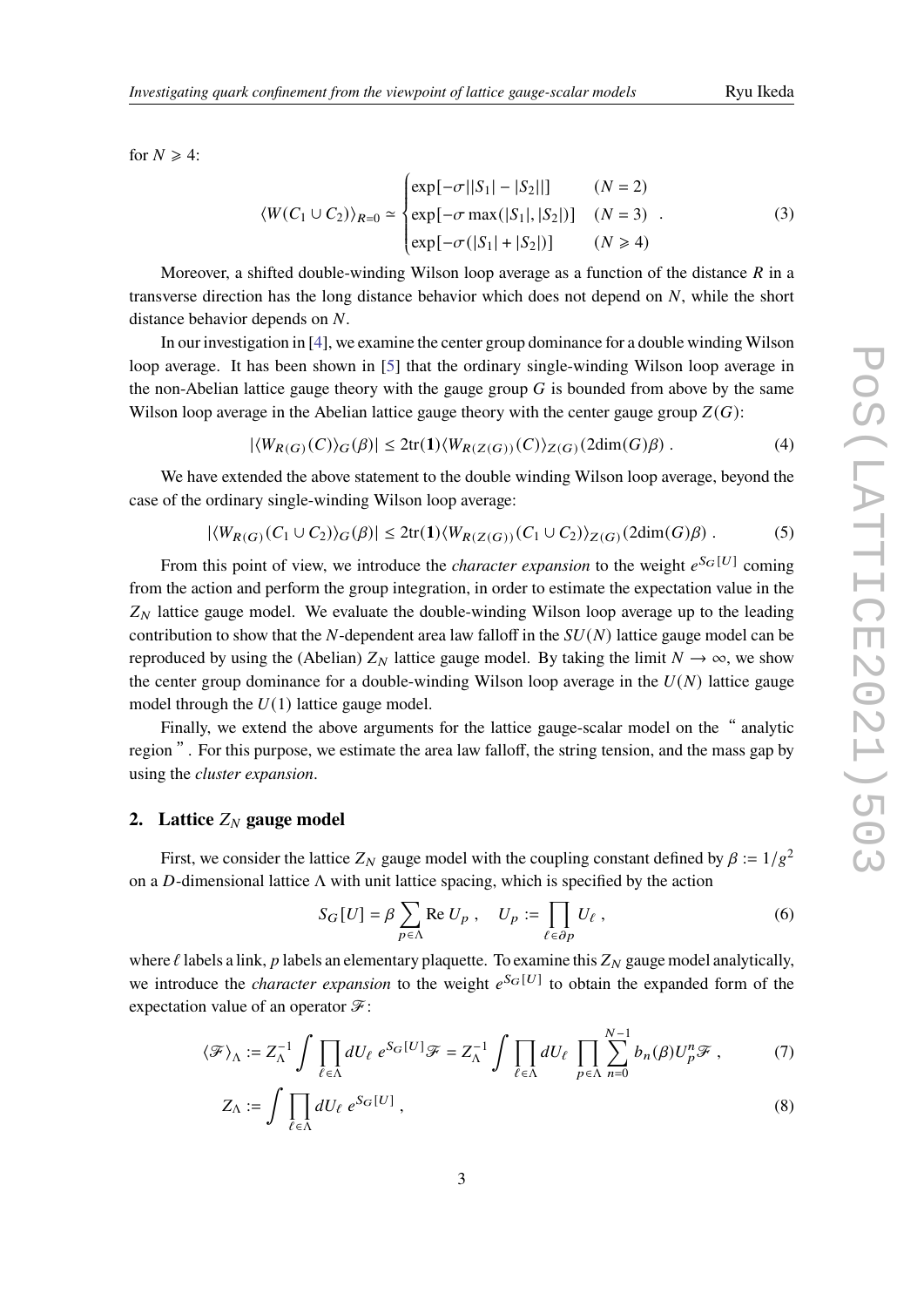where the coefficients  $b_n(\beta)$  is defined by

$$
b_n(\beta) := \frac{1}{N} \sum_{\zeta \in Z_N} \zeta^{-n} e^{\beta \operatorname{Re} \zeta} . \tag{9}
$$

We define  $c_n(\beta) := b_n(\beta)/b_0(\beta)$ . For  $N = 2, 3, 4$  and  $\infty$ ,  $c_1(\beta)$  and  $c_2(\beta)$  are written in the form

$$
c_1(\beta) = \frac{e^{\beta} - e^{-\beta}}{e^{\beta} + e^{-\beta}} \quad (N = 2), \qquad c_1(\beta) = \frac{e^{\beta} - e^{-\beta/2}}{e^{\beta} + 2e^{-\beta/2}} = c_2(\beta) \quad (N = 3),
$$
  
\n
$$
c_1(\beta) = \frac{e^{\beta} - e^{-\beta}}{e^{\beta} + 2 + e^{-\beta}}, \qquad c_2(\beta) = \frac{e^{\beta} - 2 + e^{-\beta}}{e^{\beta} + 2 + e^{-\beta}} \quad (N = 4),
$$
  
\n
$$
c_1(\beta) = \frac{I_1(\beta)}{I_0(\beta)}, \qquad c_2(\beta) = \frac{I_2(\beta)}{I_0(\beta)} \quad (N = \infty).
$$
 (10)

Note that  $b_{N-n}(\beta) = b_n(\beta)$  and  $0 \leq c_n(\beta) < 1$  for  $0 \leq \beta < \infty$ . For  $N = 2, 3, 4$  and  $\infty$ , the behavior of  $c_1(\beta)$  and  $c_2(\beta)$  as functions of  $\beta$  are indicated in Fig.2. We find that  $c_1(\beta) \sim O(\beta)$  ( $N \ge 2$ ) and  $c_2(\beta) \sim O(\beta^2)$  ( $N \ge 4$ ) for  $\beta \ll 1$ .



**Figure 2:** The character expansion coefficient as a function of  $\beta$ , (a)  $c_1(\beta)$ , (b)  $c_2(\beta)$ 

Next, we evaluate the expectation value of a coplanar double-winding Wilson loop in the lattice  $Z_N$  pure gauge model. The leading contribution to a coplanar double-winding Wilson loop average is given by the tiling of a planar set of plaquettes, as shown in the Fig.3. (These result are exact for all  $\beta$  when  $D = 2$ , while valid for  $\beta \ll 1$  when  $D > 2$ .)

The result of the coplanar double-winding Wilson loop average up to the leading contribution is given by

$$
\langle W(C_1 \cup C_2) \rangle_{R=0} \simeq \begin{cases} c_1(\beta)^{|S_1| - |S_2|} & (N = 2) \\ c_1(\beta)^{|S_1|} & (N = 3) \\ c_2(\beta)^{|S_2|} c_1(\beta)^{|S_1| - |S_2|} & (N \ge 4) \end{cases}
$$
(11)

Then we obtain the (non-zero) string tension from this result:

$$
\sigma(\beta) \simeq \ln \frac{1}{c_1(\beta)} > 0 \,. \tag{12}
$$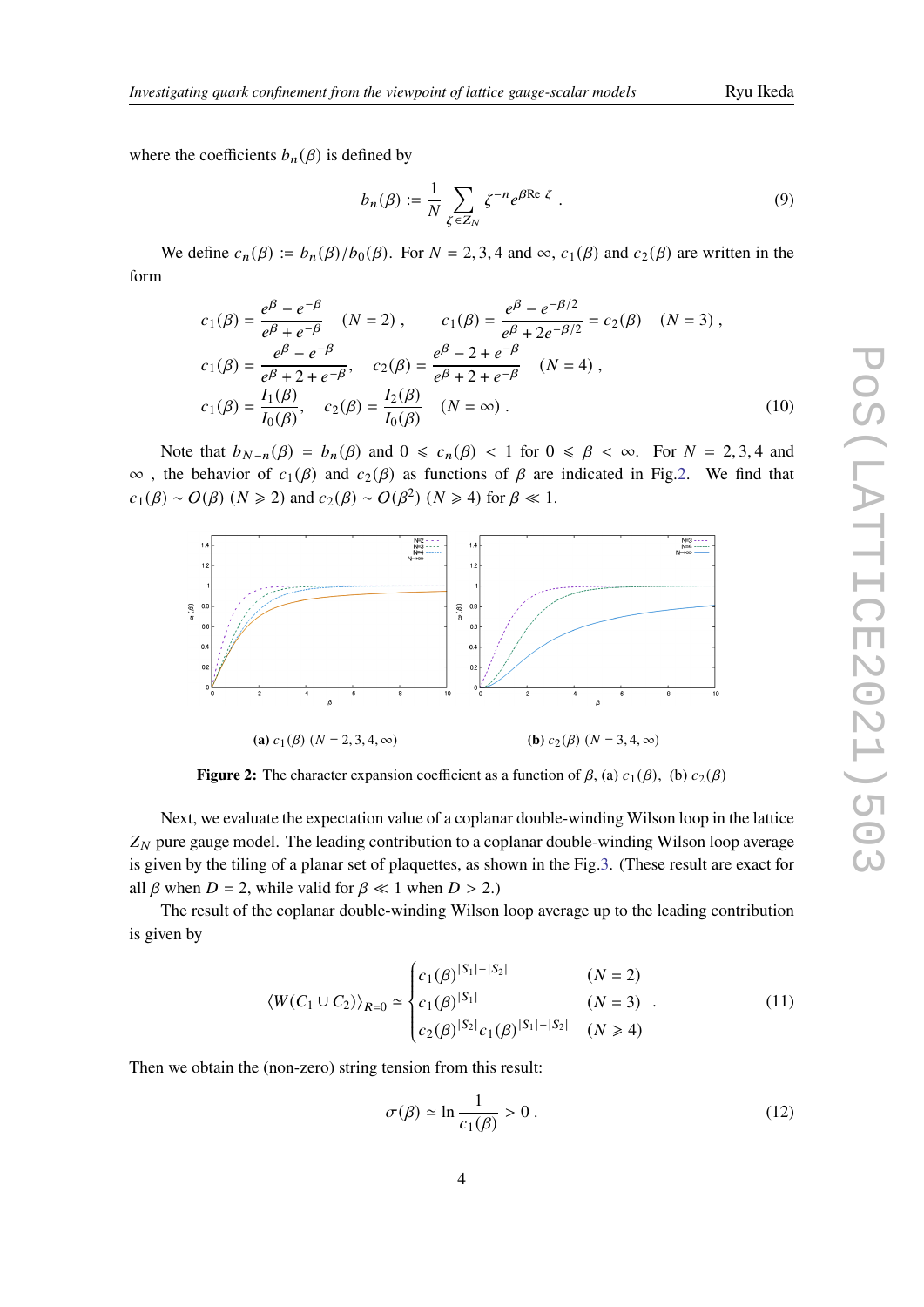

**Figure 3:** A coplanar double-winding Wilson loop, (a)  $N = 2$ , (b)  $N \ge 3$ 

In the strong coupling region, this result reproduces the area law falloff in the  $SU(N)$  lattice gauge model obtained in [3]. Moreover, by taking the continuous group limit  $N \to \infty$ , we find that the area law for  $N \geq 4$  persists in the  $U(1)$  lattice gauge model.

Furthermore, we also evaluate the expectation value of a shifted double-winding Wilson loop in the lattice  $Z_N$  pure gauge model. The leading contribution to a shifted double-winding Wilson loop average can be given by the 2 types of tiling by a set of plaquettes, as shown in the Fig.4.



**(a)**  $R$ -independent contribution **(b)**  $R$ -dependent contribution

**Figure 4:** A shifted double-winding Wilson loop, (a) R-independent contribution, (b) R-dependent contribution

The result of the shifted double-winding Wilson loop average up to the leading contribution is given by

$$
\langle W(C_1 \cup C_2) \rangle_{R \neq 0} \simeq \begin{cases} c_1(\beta)^{|S_1| + |S_2|} + c_1(\beta)^{2R(L_2 + T)} \cdot c_1(\beta)^{|S_1| - |S_2|} & (N = 2) \\ c_1(\beta)^{|S_1| + |S_2|} + c_1(\beta)^{2R(L_2 + T)} \cdot c_1(\beta)^{|S_1|} & (N = 3) \\ c_1(\beta)^{|S_1| + |S_2|} + c_1(\beta)^{2R(L_2 + T)} \cdot c_2(\beta)^{|S_2|} c_1(\beta)^{|S_1| - |S_2|} & (N \ge 4) \end{cases} (13)
$$

This result reproduces the  $R$ -dependent behavior of the shifted double-winding Wilson loop average in [3]. In particular, we obtain the (non-zero) mass gap from the case of  $S_1 = S_2 = 1$  and  $R \gg 1$  in the above result:

$$
\Delta(\beta) = 4 \ln \frac{1}{c_1(\beta)} > 0.
$$
 (14)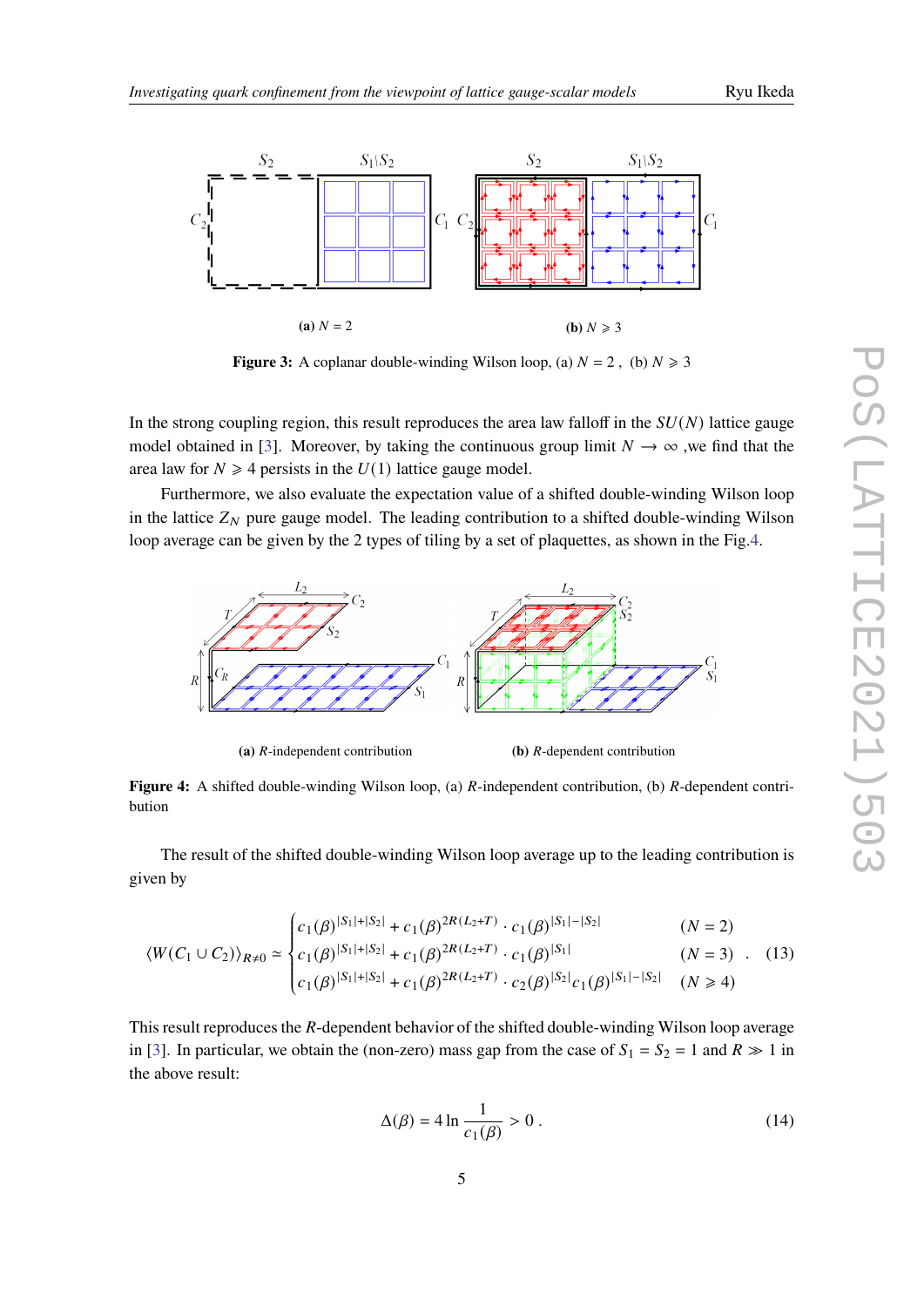## **3.** Lattice  $Z_N$  gauge-scalar theory

Next, we consider the lattice  $Z_N$  gauge-scalar model with the frozen scalar field norm R for simplicity. The action of this model with the coupling constants defined by  $\beta := 1/g^2$  and  $K := R^2$ on a D-dimensional lattice  $\Lambda$  with unit lattice spacing is given by

$$
S[U, \varphi] = \beta \sum_{p \in \Lambda} \text{Re } U_p + K \sum_{\ell \in \Lambda} \text{Re } (\varphi_x U_\ell \varphi_{x+\ell}^*) \tag{15}
$$

where  $\ell$  labels a link, and  $p$  labels an elementary plaquette.  $U_{\ell}$  is a  $Z_N$  link variable on link  $\ell$  and  $\varphi_x$  is a  $Z_N$  scalar field at site x which transforms according to the fundamental representation of the gauge group  $Z_N$ .

In this model, the expectation value of an operator  $\mathcal F$  has the form

$$
\langle \mathcal{F} \rangle_{\Lambda} := Z_{\Lambda}^{-1} \int \prod_{\ell \in \Lambda} dU_{\ell} \prod_{x \in \Lambda} d\varphi_{x} e^{S[U, \varphi]} \mathcal{F} = Z_{\Lambda}^{-1} \int \prod_{\ell \in \Lambda} dU_{\ell} h[U] e^{\beta \sum_{p \in \Lambda} \text{Re } U_{p}} \mathcal{F},
$$
  

$$
Z_{\Lambda} := \int \prod_{\ell \in \Lambda} dU_{\ell} \prod_{x \in \Lambda} d\varphi_{x} e^{S[U, \varphi]} , \quad h[U] := \int \prod_{x \in \Lambda} d\varphi_{x} e^{K \sum_{\ell \in \Lambda} \text{Re} (\varphi_{x} U_{\ell} \varphi_{x+\ell}^{*})} . \tag{16}
$$

According to [6], we can perform the *cluster expansion* by introducing the new variable  $\rho_p$ and the new measure  $d\mu_{\Lambda}$  which absorbs the scalar part  $h[U]$ :

$$
\langle \mathcal{F} \rangle_{\Lambda} = \frac{\int d\mu_{\Lambda} \prod_{p \in \Lambda} (1 + \rho_p) \mathcal{F}}{\int d\mu_{\Lambda} \prod_{p \in \Lambda} (1 + \rho_p)} = \sum_{Q(Q_0) \subset \Lambda} \int d\mu_{\Lambda} \mathcal{F} \prod_{p \in Q(Q_0)} \rho_p \cdot \frac{Z_{[Q(Q_0) \cup Q_0]^c}}{Z_{\Lambda}}, \quad (17)
$$

$$
d\mu_{\Lambda} := \frac{\prod_{\ell \in \Lambda} dU_{\ell} \ h[U]}{\int \prod_{\ell \in \Lambda} dU_{\ell} \ h[U]}, \quad \rho_p := e^{\beta \text{Re } U_p} - 1,
$$
\n(18)

where  $Q_0$  is the set of plaquettes which is the support of  $\mathcal F$  and  $Q(Q_0)$  is the set of plaquettes which is connected to  $Q_0$ . For the general set of plaquettes  $Q, Q^c$  represents the complement of  $Q$ . Here,  $Z_O$  is defined by

$$
Z_Q := \sum_{Q' \subset Q} \int d\mu_\Lambda \prod_{p \in Q'} \rho_p \,. \tag{19}
$$

Note that  $\rho_p \sim O(\beta)$  for  $\beta \ll 1$ . It has been showed in [7] that the confinement region  $(0 \le \beta \le 1, K \le 1)$  and the Higgs region  $(\beta \gg 1, K_c \le K < \infty)$  are analytically continued in a single " analytic region", where the cluster expansion converges uniformly. See Fig.5.

To evaluate *h*[U], we apply the character expansion and perform the group integration. Ignoring the contributions from multiple plaquettes, then we obtain the expression which is valid up to the lowest plaquettes order:

$$
h[U] = \int \prod_{x \in \Lambda} d\varphi_x \prod_{\ell \in \Lambda} \left[ b_0(K) + b_1(K) \varphi_x U_{\ell} \varphi_{x+\ell}^* + \dots + b_{N-1}(K) (\varphi_x U_{\ell} \varphi_{x+\ell}^*)^{N-1} \right]
$$
  
=  $N^{|\Lambda|} b_0(K)^{D|\Lambda|} \prod_{p \in \Lambda} \sum_{n=0}^{N-1} c_n(K)^4 U_p^n + \dots$  (20)

We estimate the leading contribution to the double-winding Wilson loop average with the above  $h[U]$ , we also apply the character expansion for  $\rho_p$  and evaluate the upper bound of the cluster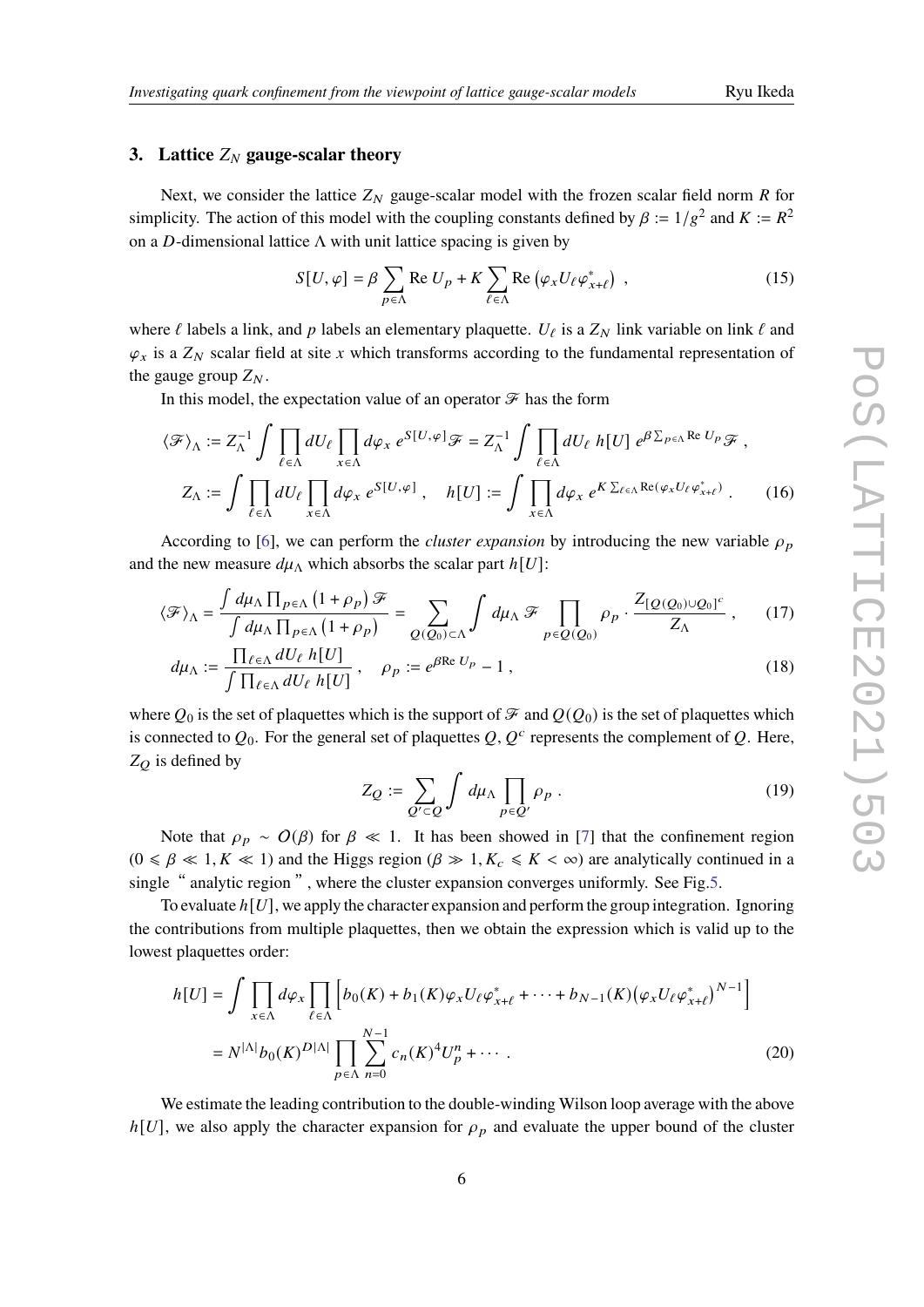*.*



**Figure 5:** The analytic region on the  $\beta$ -K plane

expansion by using the binominal expansion. We find that there is an correspondence between the evaluation for the  $Z_N$  lattice gauge model and for the estimated upper bound for the  $Z_N$  lattice gauge-scalar model:

$$
c_n(\beta) \mapsto a_n(\beta, K) := \frac{\left[b_0(\beta) - e^{\beta}\right]c_n(K)^4 + b_1(\beta)c_{n+1}(K)^4 + \dots + b_{N-1}(\beta)c_{N+n-1}(K)^4}{b_0(\beta) + b_1(\beta)c_1(K)^4 + \dots + b_{N-1}(\beta)c_{N-1}(K)^4} + c_n(K)^4
$$
\n
$$
\text{(mod } N \text{ , } n = 1, \dots, N-1) \tag{21}
$$

Note that  $a_n(\beta, 0) = c_n(\beta)$  and  $a_n(\beta, \infty) = 1$ . The above estimation is valid only for the values of parameter  $\beta$  and K on the analytic region in the range where the string breaking does not occur.

By applying the same method as the above, we obtain the estimation for the coplanar doublewinding Wilson loop average:

$$
\langle W(C_1 \cup C_2) \rangle_{R=0} \leq \begin{cases} a_1(\beta, K)^{|S_1| - |S_2|} & (N = 2) \\ a_1(\beta, K)^{|S_1|} & (N = 3) \\ a_2(\beta, K)^{|S_2|} a_1(\beta, K)^{|S_1| - |S_2|} & (N \geq 4) \end{cases}
$$
(22)

and we obtain the (non-zero) string tension from the above result:

$$
\sigma(\beta, K) \gtrsim \ln \frac{1}{a_1(\beta, K)} > 0.
$$
\n(23)

This estimation suggests that the area law falloff in the  $Z_N$  lattice gauge model persists in the  $Z_N$  lattice gauge-scalar model and the  $K \rightarrow 0$  limit agrees with the pure gauge case. Moreover, for  $\sigma(\beta, K)$ , the  $K \to 0$  limit agrees with  $\sigma(\beta)$  in the  $Z_N$  lattice gauge model, and  $K \to \infty$  limit converges to 0 uniformly in  $\beta$ . In other words, the string tension is non-zero on the analytic region.

Additionally, we also estimate the shifted double-winding Wilson loop average:

$$
\langle W(C_1 \cup C_2) \rangle_{R \neq 0}
$$
\n
$$
\lesssim \begin{cases}\na_1(\beta, K)^{|S_1| + |S_2|} + a_1(\beta, K)^{2R(L_2 + T)} \cdot a_1(\beta, K)^{|S_1| - |S_2|} & (N = 2) \\
a_1(\beta, K)^{|S_1| + |S_2|} + a_1(\beta, K)^{2R(L_2 + T)} \cdot a_1(\beta, K)^{|S_1|} & (N = 3) \\
a_1(\beta, K)^{|S_1| + |S_2|} + a_1(\beta, K)^{2R(L_2 + T)} \cdot a_2(\beta, K)^{|S_2|} a_1(\beta, K)^{|S_1| - |S_2|} & (N \ge 4)\n\end{cases}
$$
\n(24)